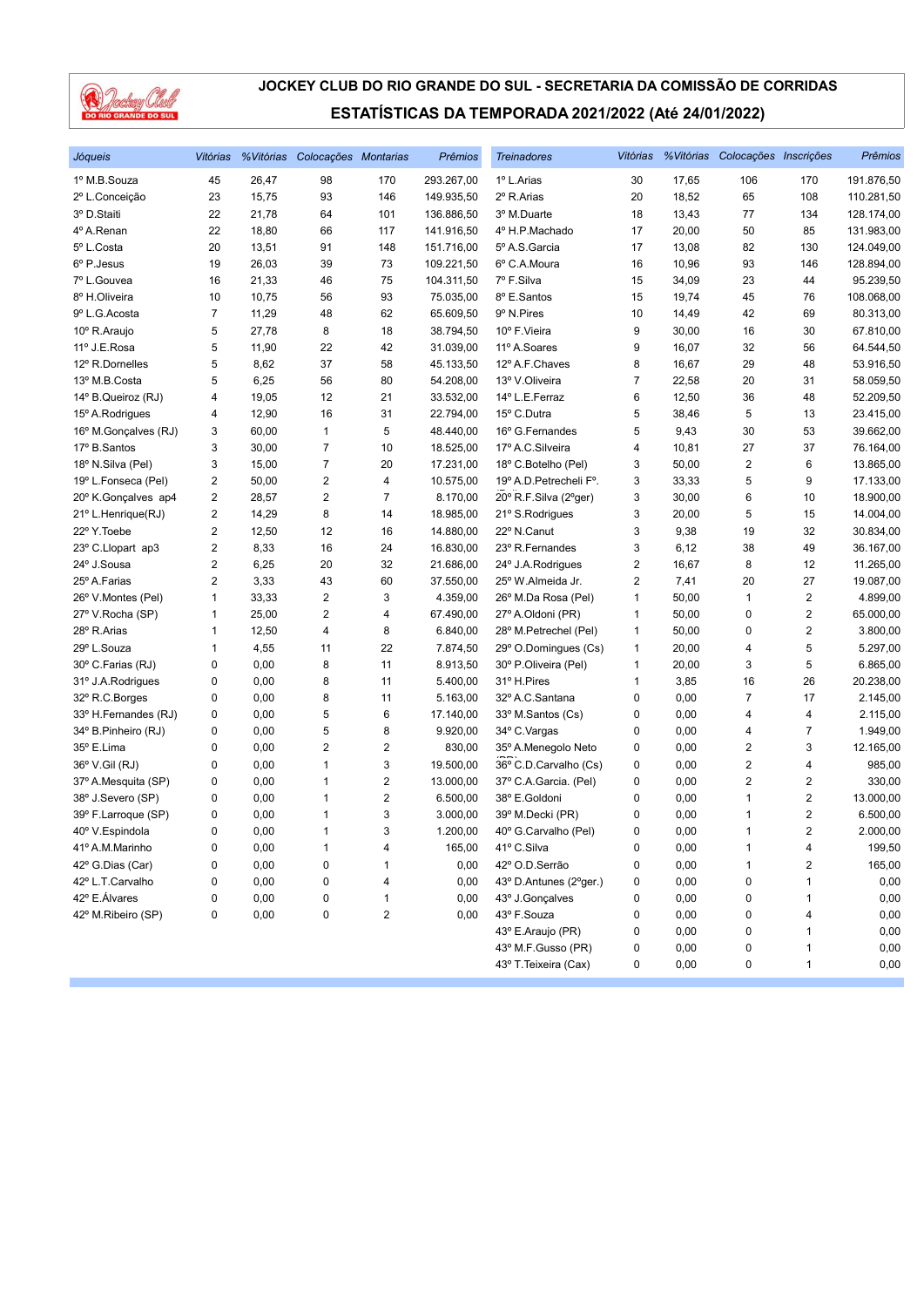

| Reprodutores                                |                         |                         |                         | Corr. Ganh Vit. Coloc. | Prêmios    | Avós Maternos                           |    |                         |                         | Corr. Ganh Vit. Coloc.  | Prêmios    |
|---------------------------------------------|-------------------------|-------------------------|-------------------------|------------------------|------------|-----------------------------------------|----|-------------------------|-------------------------|-------------------------|------------|
| 1º Tiger Heart-(Scatmandu)                  | 21                      | 13                      | 25                      | 35                     | 139.565,50 | 1º Roi Normand-(Exclusive Native)       | 21 | 10                      | 19                      | 64                      | 124.278,00 |
| 2º Oliver Zip-USA(City Zip)                 | 12                      | 6                       | 16                      | 37                     | 110.739,00 | 2º Wild Event-(Wild Again)              | 15 | 6                       | 15                      | 30                      | 104.335,00 |
| 3º Adriano-(A.P. Indy)                      | 13                      | $\overline{7}$          | 12                      | 34                     | 79.487,50  | 3º Mensageiro Alado-(Ghadeer)           | 8  | 6                       | 10                      | 22                      | 58.856,50  |
| 4º Wired Bryan-USA(Stormy Atlantic)         | 17                      | 6                       | 12                      | 25                     | 64.155,00  | 4º Put It Back-(Honour and Glory)       | 9  | 4                       | 8                       | 18                      | 41.633,50  |
| 5º Agnes Gold-(Sunday Silence)              | 12                      | 7                       | 12                      | 24                     | 62.764,50  | 5° Magical Mile-(J.O.Tobin)             | 7  | 4                       | 8                       | 9                       | 40.390,00  |
| 6° Forestry-(Storm Cat)                     | 14                      | 4                       | 9                       | 23                     | 64.964,00  | 6° Point Given-(Thunder Gulch)          | 8  | 4                       | 5                       | 16                      | 33.872,50  |
| 7º Midshipman-(Unbridled'S Song)            | 7                       | 3                       | 8                       | 14                     | 52.228,00  | 7º A.P. Indy-(Seattle Slew)             | 1  | $\mathbf{1}$            | 5                       | $\overline{2}$          | 32.150,00  |
| 8º Koller-ARG(Orpen)                        | 8                       | 4                       | $\overline{7}$          | 28                     | 62.508,00  | 8º Know Heights-(Shirley Heights)       | 6  | 3                       | 5                       | 17                      | 30.541,50  |
| 9º Glória de Campeão-(Impression)           | 7                       | 4                       | $\overline{7}$          | 22                     | 51.942,00  | 9º Watchmon-(Maria'S Mon)               | 2  | $\overline{2}$          | 5                       | 4                       | 25.440,00  |
| 10° Billion Dollar-(Put It Back)            | 14                      | 6                       | 7                       | 23                     | 49.992,50  | 10° Public Purse-(Private Account)      | 9  | 3                       | 4                       | 22                      | 39.975,50  |
| 11º Goldikovic-(Galileo)                    | 10                      | 6                       | 6                       | 27                     | 55.485,50  | 11º Blade Prospector-(Music Prospector) | 7  | 3                       | 4                       | 19                      | 37.972,00  |
| 12º Unbridled Star-(Honour and Glory)       | 4                       | 3                       | 6                       | 10                     | 30.554,50  | 12º Sulamani-(Hernando)                 | 2  | $\overline{\mathbf{c}}$ | 4                       | 10                      | 24.869,00  |
| 13º Victory Is Ours-(Northern Afleet)       | 8                       | 5                       | 5                       | 15                     | 39.220,00  | 13° Whywhywhy-(Mr.Greeley)              | 1  | $\mathbf{1}$            | 4                       | 5                       | 24.624,00  |
| 14º Holding Glory-(Public Purse)            | 4                       | 3                       | 4                       | 12                     | 44.664,00  | 14° Our Emblem-(Mr.Prospector)          | 1  | $\mathbf{1}$            | 4                       | $\overline{\mathbf{c}}$ | 22.690,00  |
| 15° Tokay-(Wild Event)                      | 11                      | 3                       | 4                       | 22                     | 34.495,50  | 15° Top Hat-(Royal Academy)             | 1  | 1                       | 4                       | 8                       | 21.550,00  |
| 16° Desejado Thunder-(Durban Thunder)       | 8                       | 3                       | 4                       | 16                     | 33.838,00  | 16° Inexplicable-(Miswaki)              | 4  | $\overline{2}$          | 4                       | 7                       | 20.893,00  |
| 17º Drosselmeyer-USA(Distorted Humor)       | 6                       | 4                       | 4                       | 22                     | 28.544,00  | 17º Tiger Heart-(Scatmandu)             | 3  | $\mathbf{1}$            | 4                       | 6                       | 19.364,00  |
| 18° Un Belini-(Put It Back)                 | 2                       | 1                       | 4                       | 10                     | 28.040,00  | 18º Redattore-(Roi Normand)             | 6  | $\overline{\mathbf{c}}$ | 3                       | 23                      | 34.224,00  |
| 19º Mr.Angra-(Romarin)                      | 1                       | 1                       | 4                       | 8                      | 21.550,00  | 19° Cape Town-(Seeking The Gold)        | 3  | $\overline{2}$          | 3                       | 8                       | 31.507,00  |
| 20° Kodiak Kowboy-USA(Posse)                | 6                       | 3                       | 4                       | 5                      | 19.815,00  | 20° Crimson Tide-(Sadler'S Wells)       | 8  | $\overline{\mathbf{c}}$ | 3                       | 14                      | 24.534,00  |
| 21º First American-(Quiet American)         | 3                       | 3                       | 3                       | 8                      | 34.480,00  | 21° Choctaw Ridge-USA(Mr.Prospector)    | 4  | 3                       | 3                       | 13                      | 20.107,50  |
| 22º Alcorano-(Public Purse)                 | 4                       | 2                       | 3                       | $\overline{7}$         | 22.642,00  | 22° Grand Slam-PR(Gone West)            | 3  | $\mathbf{1}$            | 3                       | 5                       | 17.772,00  |
| 23° Salto-(Pivotal)                         | 5                       | 2                       | 3                       | 15                     | 21.417,00  | 23° Lil'S Lad-(Pine Bluff)              | 1  | $\mathbf{1}$            | 3                       | 10                      | 17.518,00  |
| 24° Quick Road-(Jules)                      | 2                       | 1                       | 3                       | 11                     | 19.629,00  | 24° Spring Halo-(Southern Halo)         | 8  | $\overline{2}$          | 3                       | 18                      | 17.515,00  |
| 25° Pioneering-(Mr.Prospector)              | 5                       | 2                       | 3                       | 15                     | 18.175,00  | 25° Woodman-(Mr.Prospector)             | 1  | 1                       | 3                       | 6                       | 13.705,00  |
| 26° Poker Face-(Wild Event)                 | 4                       | 2                       | 3                       | 10                     | 16.900,00  | 26° Roman Ruler-(Fusaichi Pegasus)      | 1  | $\mathbf{1}$            | $\overline{\mathbf{c}}$ | $\mathbf{1}$            | 27.200,00  |
| 27º Taludo-(Music Prospector)               | 2                       | $\sqrt{2}$              | 3                       | 4                      | 13.110,00  | 27º First American-(Quiet American)     | 7  | $\sqrt{2}$              | $\sqrt{2}$              | 25                      | 25.670,00  |
| 28° Wild Event-(Wild Again)                 | 5                       | 2                       | $\overline{\mathbf{c}}$ | 6                      | 48.870,00  | 28° Vettori-(Machiavellian)             | 6  | 2                       | $\overline{\mathbf{c}}$ | $\overline{7}$          | 25.628,00  |
| 29° Redattore-(Roi Normand)                 | 8                       | 2                       | 2                       | 38                     | 33.189,00  | 29° Salute The Sarge-(Forest Wildcat)   | 2  | $\mathbf{1}$            | $\overline{\mathbf{c}}$ | 8                       | 25.388,00  |
| 30° Jeune-Turc-(Know Heights)               | 4                       | 2                       | 2                       | 19                     | 24.122,00  | 30° Dodge-(Mr.Prospector)               | 9  | $\overline{\mathbf{c}}$ | $\overline{\mathbf{c}}$ | 24                      | 19.608,00  |
| 31º Out Of Control-(Vettori)                | 5                       | $\sqrt{2}$              | $\overline{2}$          | 22                     | 23.961,50  | 31° Spend A Buck-(Buckaroo)             | 6  | $\overline{2}$          | $\overline{2}$          | 17                      | 17.491,50  |
| 32° E do Sul-(Irish Fighter)                | 1                       | 1                       | $\overline{c}$          | 4                      | 16.599,00  | 32º Notation-(Well Decorated)           | 3  | $\mathbf{1}$            | $\sqrt{2}$              | 5                       | 16.824,00  |
| 33° Catcher In The Sky-(Catcher In The Rye) | 4                       | 2                       | $\sqrt{2}$              | 15                     | 15.481,00  | 33° Ghadeer-(Lyphard)                   | 5  | $\overline{2}$          | $\overline{\mathbf{c}}$ | 15                      | 16.821,50  |
| 34° Embaixador Inglês-SP(First American)    | 3                       | 1                       | 2                       | 10                     | 14.561,50  | 34° Mark Of Esteem-(Darshaan)           | 3  | $\overline{\mathbf{c}}$ | $\sqrt{2}$              | 5                       | 16.148,00  |
| 35° Eyeofthetiger-(Tempranero)              | 2                       | 1                       | 2                       | 8                      | 12.687,50  | 35° Fast Fingers-(Mt.Livermore)         | 4  | $\overline{\mathbf{c}}$ | $\overline{\mathbf{c}}$ | 8                       | 15.764,50  |
| 36° Union Avenue-USA(Gone West)             | 5                       | $\overline{\mathbf{c}}$ | $\sqrt{2}$              | 5                      | 11.971,50  | 36° Linngari-(Indian Ridge)             | 1  | $\mathbf{1}$            | $\overline{\mathbf{c}}$ | 2                       | 14.600,00  |
| 37º Crocodilo Dandy-PR(Belong To Me)        | 3                       | 2                       | $\overline{c}$          | 5                      | 11.549,00  | 37º Northern Afleet-(Afleet)            | 6  | $\overline{2}$          | $\overline{\mathbf{c}}$ | 9                       | 12.975,00  |
| 38º Arambaré-(Jarraar)                      | 1                       | 1                       | 2                       | 3                      | 10.965,00  | 38° Fahim-(Green Desert)                | 3  | $\overline{2}$          | $\overline{2}$          | 8                       | 12.723,00  |
| 39° Crafty C.T.-(Crafty Prospector)         | 3                       | 1                       | $\overline{c}$          | 6                      | 9.570,00   | 39° Red Runner-(Storm Cat)              | 2  | 1                       | 2                       | 8                       | 12.607,50  |
| 40° Nedawi-(Rainbow Quest)                  | 3                       | 2                       | $\overline{2}$          | 3                      | 9.000,00   | 40° Burooj-(Danzig)                     | 4  | $\mathbf{1}$            | 2                       | 12                      | 12.443,50  |
| 41º Valente Master-(Holzmeister)            | 1                       | 1                       | 2                       | $\mathbf{1}$           | 8.820,00   | 41º Romarin-(Itajara)                   | 2  | $\overline{2}$          | $\overline{2}$          | 4                       | 11.109,00  |
| 42° Chronnos-(Elusive Quality)              | 2                       | 2                       | 2                       | 0                      | 7.290,00   | 42° Christine' S Outlaw-(Wild Again)    |    | 1                       | 2                       | 7                       | 9.845,00   |
| 43º Mike Toor-(Dodge)                       | 2                       | 1                       | 2                       | $\mathbf{1}$           | 6.825,00   | 43° Caro Tordilho-(Ringaro)             | 1  | $\mathbf{1}$            | 2                       | 4                       | 9.342,00   |
| 44º Flymetothemoon-(Roi Normand)            | 3                       | 1                       | 2                       | $\mathbf{1}$           | 6.790,00   | 44º American Gipsy-(Septième Ciel)      | 4  | $\overline{2}$          | 2                       | 2                       | 9.240,00   |
| 45° Kentuckian-(Tiznow)                     | $\overline{\mathbf{c}}$ | 1                       | 1                       | 0                      | 65.000,00  | 45° Mig-(Magical Mile)                  | 1  | $\mathbf{1}$            | $\overline{\mathbf{c}}$ | 1                       | 8.820,00   |
| 46° Courtier-(Pioneerof The Nile)           | 10                      | $\mathbf{1}$            | 1                       | 21                     | 19.141,50  | 46° Emmson-(Ela-Mana-Mou)               | 1  | $\mathbf{1}$            | $\sqrt{2}$              | 0                       | 8.490,00   |
| 47º Put It Back-(Honour and Glory)          | 6                       | 1                       | 1                       | 21                     | 18.473,00  | 47º Sekari-(Polish Precedent)           | 1  | $\mathbf{1}$            | $\overline{\mathbf{c}}$ | 2                       | 7.920,00   |
| 48° Que Fenômeno-(Northern Afleet)          | $\overline{\mathbf{c}}$ | 1                       | 1                       | 9                      | 14.990,00  | 48° Nureyev-(Northern Dancer)           | 1  | $\mathbf{1}$            | $\overline{\mathbf{c}}$ | $\overline{c}$          | 7.880,00   |
| 49° T.H.Approval-(With Approval)            | 4                       | 1                       | 1                       | 10                     | 10.080,00  | 49° Cherokee Run-(Runaway Groom)        | 2  | $\mathbf{1}$            | 2                       | 0                       | 7.600,00   |
| 50° Sanduka-(Wild Event)                    | $\mathbf{1}$            | 1                       | 1                       | 8                      | 9.870,00   | 50° Posse-(Silver Deputy)               | 2  | $\mathbf{1}$            | $\overline{c}$          | 2                       | 7.489,00   |
|                                             |                         |                         |                         |                        |            |                                         |    |                         |                         |                         |            |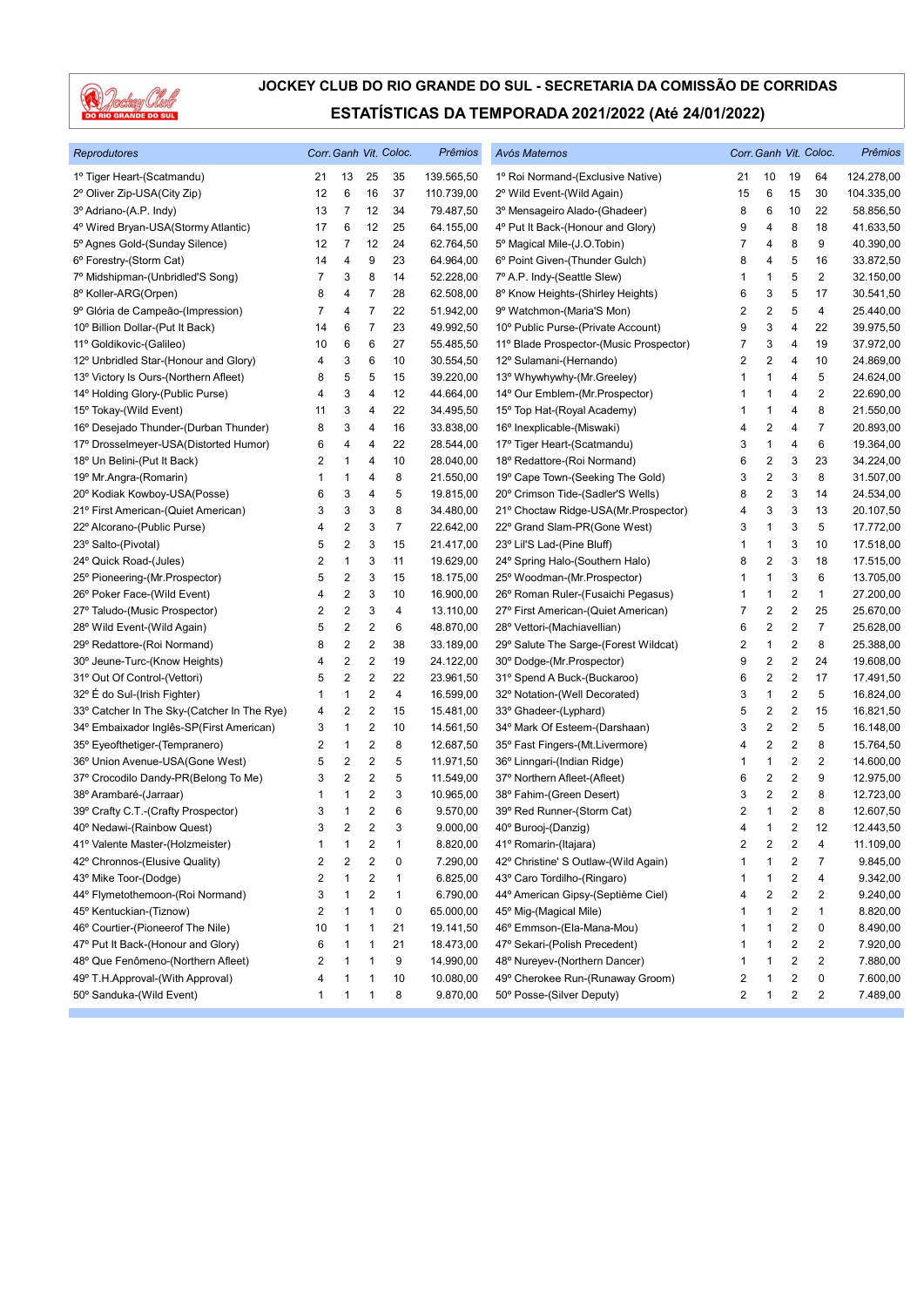

| Proprietários                                       |        |                |                         | Corr. Ganh Vit. Coloc. | Prêmios                | Criadores                             |                |                           |                         | Corr. Ganh Vit. Coloc. | Prêmios   |
|-----------------------------------------------------|--------|----------------|-------------------------|------------------------|------------------------|---------------------------------------|----------------|---------------------------|-------------------------|------------------------|-----------|
| 1º Alberto J. Tiellet Miorim                        | 16     | 12             | 20                      | 61                     | 142.868,50             | 1º Haras Celcape                      | 7              | 4                         | 14                      | 24                     | 97.725,50 |
| 2º Global Oil Distribuidora de Petróleo Ltda        | 18     | 9              | 19                      | 58                     | 103.409,00             | 2º Haras Figueira do Lago             | 10             | $\overline{7}$            | 14                      | 46                     | 97.068,00 |
| 3º Stud Sion                                        | 20     | 6              | 12                      | 37                     | 83.091,00              | 3º Haras Springfield                  | 8              | 5                         | 13                      | 14                     | 72.939,00 |
| 4º Ramiro Curi de Lemos                             | 3      | 3              | 8                       | 4                      | 48.065,00              | 4º Haras Alves Teixeira               | 16             | 7                         | 9                       | 36                     | 70.470,50 |
| 5º Haras Maluga                                     | 6      | 4              | 7                       | 19                     | 57.069,50              | 5° Haras J.G.                         | 14             | 5                         | 8                       | 29                     | 49.897,50 |
| 6° Stud Boate Azul                                  | 9      | $\overline{2}$ | $\overline{7}$          | 25                     | 54.744,00              | 6º Haras Santa Maria de Araras        | 18             | 6                         | $\overline{7}$          | 39                     | 94.855,00 |
| 7º Haras Uberlândia                                 | 7      | 4              | $\overline{7}$          | 21                     | 41.126,00              | 7º Haras Maluga                       | 7              | 4                         | $\overline{7}$          | 19                     | 57.460,00 |
| 8º Coudelaria San Paolo                             | 5      | 3              | 6                       | 15                     | 36.633,50              | 8º Haras Uberlândia                   | 8              | $\overline{4}$            | $\overline{7}$          | 32                     | 49.626,00 |
| 9° Haras Rio Iguassu                                | 7      | 4              | 5                       | 11                     | 90.475,00              | 9º Haras Santarém                     | 7              | 4                         | 7                       | 11                     | 39.635,00 |
| 10° Mauricio Roriz dos Santos                       | 8      | 5              | 5                       | 14                     | 41.934,50              | 10º Haras Capela de Santana           | 13             | 5                         | 6                       | 24                     | 47.880,50 |
| 11º Stud Alegretense                                | 1      | 1              | 5                       | 4                      | 23.085,00              | 11º Haras Dilema                      | 3              | $\mathbf{1}$              | 6                       | 12                     | 33.922,50 |
| 12º Stud Slick                                      | 8      | 4              | 5                       | 11                     | 22.749,00              | 12º Haras Ereporã                     | 3              | 3                         | 6                       | 6                      | 28.060,50 |
| 13º Ricardo Corrêa                                  | 4      | 2              | 4                       | 18                     | 45.830,50              | 13º Haras Vale Verde                  | 6              | 5                         | 5                       | 11                     | 37.180,00 |
| 14º Stud Lobão de Pelotas                           | 6      | $\overline{2}$ | 4                       | 14                     | 28.910,00              | 14° Stud Ferragus                     | 6              | $\overline{2}$            | 5                       | 11                     | 27.754,00 |
| 15° Stud Casablanca                                 | 9      | 4              | 4                       | 13                     | 28.537,50              | 15º Haras Torrão de Ouro              | 1              | $\mathbf{1}$              | 4                       | 8                      | 21.550,00 |
| 16° Stud Duplo Ouro                                 | 7      | 3              | 3                       | 15                     | 63.817,00              | 16° Haras Corunilha                   | 2              | $\sqrt{2}$                | 4                       | 4                      | 19.870,00 |
| 17º Guilherme Vargas Dias                           | 5      | 3              | 3                       | 36                     | 34.517,00              | 17º Haras Doce Vale                   | 4              | 3                         | 4                       | 5                      | 16.665,00 |
| 18° Stud Red Bier                                   | 2      | $\overline{2}$ | 3                       | $\overline{4}$         | 24.500,00              | 18º Haras Rio Iguassu                 | 8              | $\overline{2}$            | 3                       | 6                      | 79.180,00 |
| 19° Stud Brother and Sister                         | 2      | 1              | 3                       | 10                     | 18.869,00              | 19º Haras Cima                        | 4              | $\mathbf{1}$              | 3                       | 11                     | 31.735,50 |
| 20° Stud Kid                                        | 1      | 1              | 3                       | 10                     | 17.518,00              | 20° Haras Regina                      | 3              | 3                         | 3                       | 5                      | 27.250,00 |
| 21º Franklin José Chaves                            | 5      | 2              | 3                       | 11                     | 16.840,00              | 21º Haras Di Cellius                  | 8              | $\ensuremath{\mathsf{3}}$ | 3                       | 25                     | 26.528,50 |
| 22º Gil Boczianowski Irala                          | 3      | $\overline{2}$ | 3                       | 5                      | 15.938,00              | 22º Haras Ponta Porã                  | 9              | $\overline{2}$            | 3                       | 15                     | 25.095,00 |
| 23º Coudelaria Internacional                        | 3      | 3              | 3                       | 6                      | 15.672,00              | 23º Haras Santa Rita da Serra         | 6              | 3                         | 3                       | 20                     | 21.204,50 |
| 24º Haras das Araucárias                            | 3      | 2              | 3                       | $\overline{2}$         | 13.960,00              | 24° Haras Anderson                    | 5              | $\overline{2}$            | 3                       | 14                     | 20.646,50 |
| 25° Stud Mo Bay                                     | 1      | 1              | 3                       | $\pmb{0}$              | 13.600,00              | 25° Haras Cruz de Pedra               | 4              | $\overline{2}$            | 3                       | 10                     | 20.389,00 |
| 26º Haras dos Girassóis                             | 2      | $\overline{2}$ | 3                       | $\mathbf{1}$           | 11.325,00              | 26° Haras Estrela Energia             | $\overline{2}$ | $\mathbf{1}$              | 3                       | 12                     | 19.815,00 |
| 27º Luiz Henrique F. dos Santos                     | 4      | $\overline{2}$ | $\overline{2}$          | 11                     | 19.069,00              | 27º Homero Tarragô Filho              | 4              | $\overline{2}$            | 3                       | 13                     | 18.629,50 |
| 28º Ana Claudia Espindola Carvalhal                 | 1      | 1              | $\sqrt{2}$              | 4                      | 16.599,00              | 28° Haras Gherar                      | 2              | $\overline{2}$            | 3                       | 11                     | 16.192,50 |
| 29º Telmo Nunes Estrella                            | 3      | 2              | $\overline{2}$          | 9                      | 15.920,00              | 29° Haras Cerro Formoso               | 1              | $\mathbf{1}$              | 2                       | $\mathbf{1}$           | 27.200,00 |
| 30° Stud A M L                                      | 1      | 1              | $\overline{2}$          | $\pmb{0}$              | 15.500,00              | 30° Haras Nijú                        | 7              | $\overline{2}$            | $\overline{2}$          | 20                     | 24.254,00 |
| 31º Stud Vicente Garbin Obino                       | 3      | 2              | $\overline{2}$          | 3                      | 15.275,00              | 31º Stud Eternamente Rio              | 5              | $\overline{2}$            | $\overline{2}$          | 16                     | 20.965,00 |
| 32º Stud Vô Chico / Haras Troiano Fialho            | 3      | 1              | $\overline{2}$          | 6                      | 15.231,00              | 32° Haras Cambay                      | 6              | 2                         | $\overline{2}$          | 15                     | 17.912,50 |
| 33º Agamenon Machado de Assis Berni                 | 4      | 2              | $\sqrt{2}$              | 8                      | 15.170,00              | 33º Coudelaria Monte Parnaso          | 1              | 1                         | 2                       | 4                      | 16.599,00 |
| 34° Fabiane de Mattos                               | 1      | 1              | $\overline{2}$          | $\sqrt{2}$             | 14.600,00              | 34º Haras Paraiso da Lagoa            | 4              | $\mathbf{1}$              | $\overline{2}$          | 14                     | 16.211,50 |
| 35° Stud F. F. F. J.                                | 1      | 1              | $\overline{2}$          | 8                      | 14.332,00              | 35° Haras LLC                         | 3              | $\mathbf{1}$              | $\overline{2}$          | 4                      | 15.675,00 |
| 36° Stud La Moneda                                  | 2      | 2              | $\overline{2}$          | $\overline{7}$         | 14.221,00              | 36º Agro Pastoril Haras São Luiz Ltda | 3              | $\overline{2}$            | $\overline{2}$          | 10                     | 14.602,50 |
| 37º Henrique Menegotto Lorea                        | 1      | 1              | $\sqrt{2}$              | 6                      | 13.156,50              | 37º Fabiane de Mattos                 | 1              | $\mathbf{1}$              | $\overline{2}$          | $\mathbf{2}$           | 14.600,00 |
| 38º Rafael Antonio Dias Gomes                       | 2      | $\overline{2}$ | $\overline{2}$          | 9                      | 13.010,00              | 38° Stud La Moneda                    | $\overline{2}$ | $\overline{2}$            | $\overline{2}$          | $\overline{7}$         | 14.221,00 |
| 39° Stud Pereirão                                   | 1      | 1              | $\sqrt{2}$              | 7                      | 12.388,00              | 39° Haras Nacional                    | 3              | $\overline{2}$            | $\overline{2}$          | 12                     | 13.855,00 |
| 40° Stud São Jorge Jaguarão                         | 2      | 2              | $\overline{c}$          | 4                      | 11.835,00              | 40° Haras Diamante do Sul             | $\overline{2}$ | $\overline{2}$            | $\overline{2}$          | 10                     | 13.588,00 |
| 41º Haras Nova Vitória                              | 4      | 2              | 2                       | 5                      | 11.439,00              | 41º TBS International Stud            | 2              | $\mathbf{1}$              | 2                       | 9                      | 12.986,50 |
|                                                     | 1      | 1              | $\overline{\mathbf{c}}$ |                        |                        | 42º Haras Nova Vitória                | 3              | $\overline{2}$            | 2                       |                        |           |
| 42° Felipe Audino Herzer Brum                       |        |                | 2                       | 0                      | 11.000,00              | 43º Haras Balada                      |                | 1                         | 2                       | 5<br>7                 | 11.549,00 |
| 43º Diogo de Oliveira Machado<br>44° Delbio Marques | 4<br>2 | 1<br>2         | $\sqrt{2}$              | 8<br>7                 | 10.435,00<br>10.395,00 | 44° Haras Tessarollo                  | 1              | 1                         | 2                       | 4                      | 9.845,00  |
|                                                     |        |                |                         |                        |                        |                                       | 1              |                           |                         |                        | 9.342,00  |
| 45º José Paulo Scorsatto Elias                      | 9      | 1              | 2                       | 7                      | 10.264,50              | 45° Thiago Batista                    | 2              | $\mathbf 1$               | 2                       | 1                      | 9.330,00  |
| 46° Haras Salles Moura                              | 3      | 2              | 2                       | 6                      | 10.185,00              | 46° Haras do Marmeleiro               | 1              | 1                         | 2                       | 1                      | 8.820,00  |
| 47º Suedy José Rodrigues da Silva                   | 1      | 1              | 2                       | 3                      | 9.216,00               | 47º Stud Itaara                       | 3              | $\overline{2}$            | $\overline{\mathbf{c}}$ | 1                      | 8.680,00  |
| 48º Haras do Marmeleiro                             | 1      |                | 2                       | 1                      | 8.820,00               | 48° Haras Valente                     | 1              | 1                         | 2                       | 4                      | 8.580,00  |
| 49° Haras Fly With Me                               | 1      | 1              | $\boldsymbol{2}$        | 0                      | 7.600,00               | 49° Haras Garcez Castellano           | 1              | 1                         | 2                       | 2                      | 7.920,00  |
| 50° Aristeu F. Rodrigues                            | 5      | 1              | 1                       | 20                     | 17.671,00              | 50° Haras Mignon                      | 2              | 1                         | 2                       | $\overline{2}$         | 7.489,00  |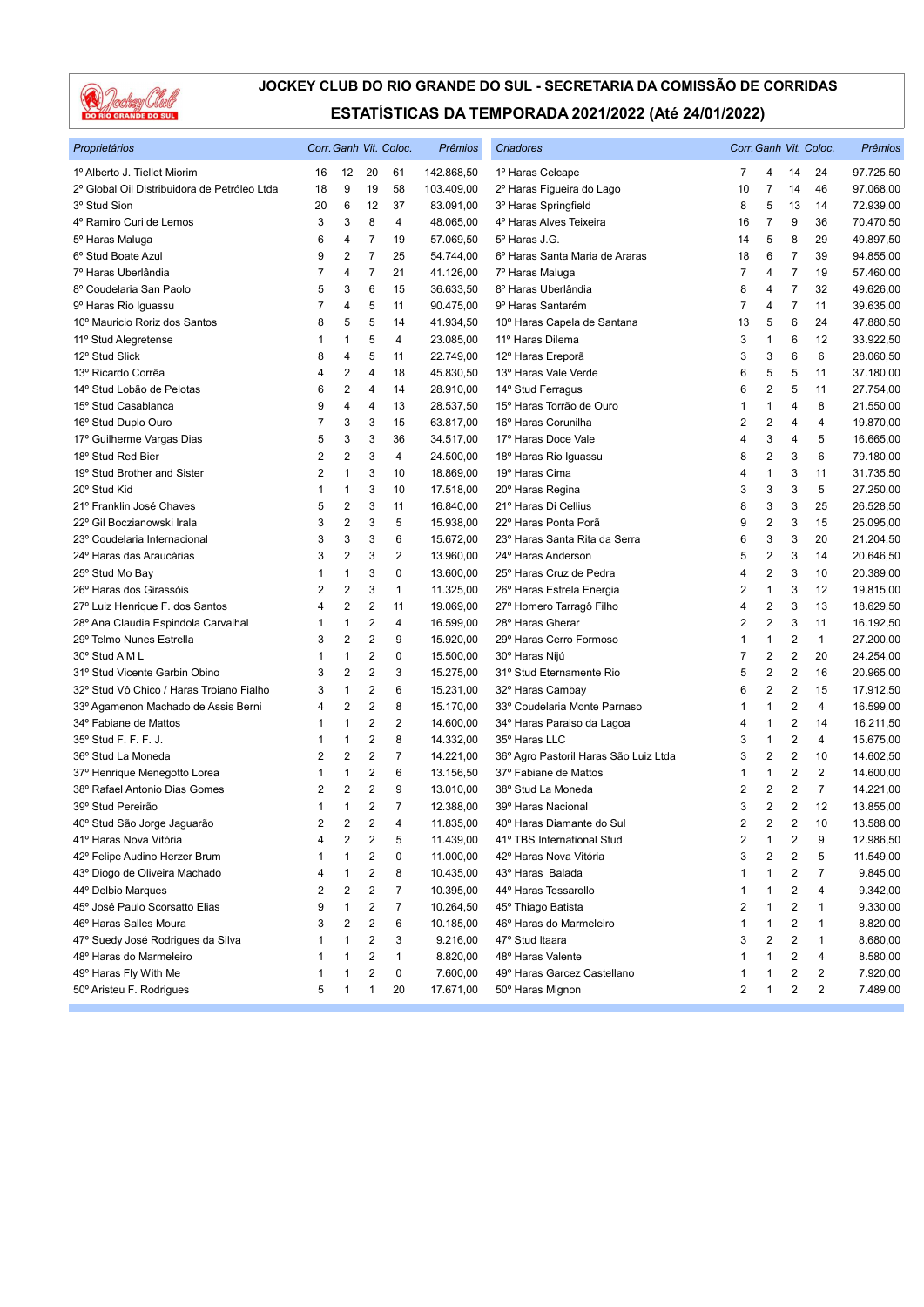

| Criadores (2 anos)             |   |          |             | Corr. Ganh Vit. Coloc. | <b>Prêmios</b> | Reprodutores (2 anos)                   |   |          |          | Corr. Ganh Vit. Coloc. | <b>Prêmios</b> |
|--------------------------------|---|----------|-------------|------------------------|----------------|-----------------------------------------|---|----------|----------|------------------------|----------------|
| 1º Haras Rio Iguassu           |   |          |             | 0                      | 65.000,00      | 1º Kentuckian-(Tiznow)                  | 2 |          |          | $\Omega$               | 65.000,00      |
| 2º Haras Santa Maria de Araras | 2 |          |             |                        | 6.890,00       | 2º Adriano-(A.P. Indy)                  |   |          |          |                        | 6.890,00       |
| 3º Haras Capela de Santana     | 2 |          |             |                        | 6.360,00       | 3º Wired Bryan-USA(Stormy Atlantic)     |   |          |          | $\Omega$               | 5.300,00       |
| 4º Aluizio Merlin Ribeiro      |   | $\Omega$ | 0           |                        | 19.500,00      | 4° Quiz Kid-(Forestry)                  |   | 0        | 0        |                        | 19.500,00      |
| 5º Haras Cima                  |   | 0        | 0           |                        | 13.000,00      | 5° Forestry-(Storm Cat)                 |   | 0        | $\Omega$ |                        | 13.000,00      |
| 6º Haras Free Way              |   | $\Omega$ | 0           |                        | 6.500,00       | 6° Tiger Heart-(Scatmandu)              | 2 | $\Omega$ | $\Omega$ |                        | 6.500,00       |
| 7º Haras Alves Teixeira        | 3 | $\Omega$ | 0           |                        | 3.250,00       | 7º Billion Dollar-(Put It Back)         | 2 | 0        | $\Omega$ |                        | 3.250,00       |
| 8º Haras Paraiso da Lagoa      |   | $\Omega$ | 0           | 2                      | 2.650,00       | 8º Embaixador Inglês-SP(First American) |   | 0        | $\Omega$ | 2                      | 2.650,00       |
| 9º Homero Tarragô Filho        |   | $\Omega$ | 0           |                        | 530,00         | 9° Tokay-(Wild Event)                   |   | 0        | $\Omega$ |                        | 1.060,00       |
| 9º Haras das Araucárias        |   | $\Omega$ | 0           |                        | 530,00         | 10° Redattore-(Roi Normand)             |   | 0        | $\Omega$ |                        | 530,00         |
| 11º Stud Globo                 |   | $\Omega$ | 0           |                        | 265,00         | 10° La Fúria Negra-PR(Mensageiro Alado) |   | 0        | $\Omega$ |                        | 530,00         |
| 12º Haras Cambay               |   | 0        | 0           | 0                      | 0,00           | 12º Alcorano-(Public Purse)             |   | 0        | $\Omega$ |                        | 265,00         |
| 12º Haras Charmville           |   | 0        | 0           | $\Omega$               | 0,00           | 13° Courtier-(Pioneerof The Nile)       |   | 0        | $\Omega$ | $\Omega$               | 0,00           |
| 12º Haras Santa Rita da Serra  |   | $\Omega$ | $\Omega$    | $\Omega$               | 0,00           | 13° Koller-ARG(Orpen)                   |   | 0        | $\Omega$ | $\Omega$               | 0,00           |
| 12º Haras Campestre            |   | 0        | $\mathbf 0$ | $\Omega$               | 0,00           | 13° Emcee-(Unbridled'S Song)            |   | 0        | $\Omega$ | $\Omega$               | 0,00           |
| 12º Haras Nijú                 |   | 0        | 0           | 0                      | 0,00           | 13° Joe Owen-RS(Christine'S Outlaw)     |   | 0        | $\Omega$ | $\Omega$               | 0,00           |